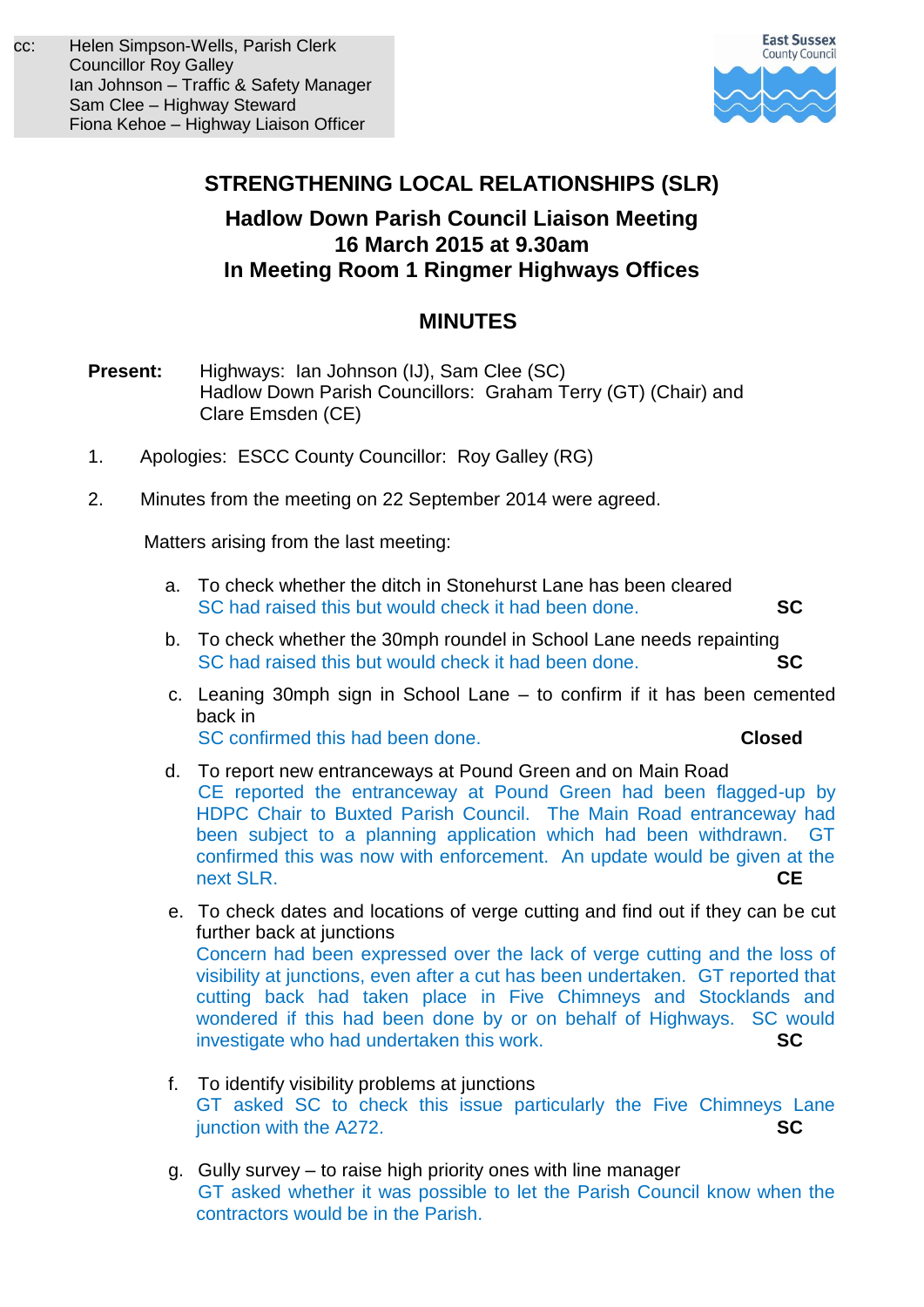|    |            | The gulley below the old School House had been raised by SC.<br>SC would check the situation on Stocklands Lane and Waghorns<br>Lane.<br>SC would ask if details of gulley clearance could be added to the "Highways"<br>in your area" E-mail which is sent out by ESCC to Parish clerks. | <b>SC</b><br><b>SC</b> |
|----|------------|-------------------------------------------------------------------------------------------------------------------------------------------------------------------------------------------------------------------------------------------------------------------------------------------|------------------------|
|    |            | h. Cutting of vegetation at the top of Waghorns Lane<br>SC confirmed this had been done.                                                                                                                                                                                                  | <b>Closed</b>          |
|    | i.         | To confirm the area requiring verge repair in Wilderness Lane and to visit<br>the site<br>CE confirmed this was between Gillhope Farm and Crowpits<br>Note: See Item 7.                                                                                                                   | <b>SC</b>              |
|    | j.         | Raised sections of carriageway on the A272 nears Curtains Hill, to visit<br>and see if further repairs are required<br>SC confirmed repairs had been done.                                                                                                                                | <b>Closed</b>          |
|    | k.         | To view the report regarding the problem with the gully on the corner<br>of Stocklands and School Lanes<br>SC said the gully had been repaired                                                                                                                                            | <b>Closed</b>          |
|    | L.         | Highways stewards visit to Hadlow Down with Cllr Terry<br>GT thanked SC for coming and going round the Parish with him. It had been<br>a useful meeting. SC offered to come again soon. SC and GT would liaise<br>to find a suitable date                                                 | <b>SC/GT</b>           |
| 3. |            | Potholes in Stocklands Lane<br>SC to check the situation in Stocklands Lane.<br>GT reported a pothole in School Lane, midway between old School House and Five<br>Chimneys Lane. SC to check this.                                                                                        | <b>SC</b><br>SC        |
| 4. | warranted. | Pedestrians crossing sign on the 30mph sign entering the village from the west<br>IJ said he believed there were signs on the A272 near the school showing<br>pedestrians crossing but would look to see whether enhanced signage was                                                     | IJ                     |
|    |            | The black and yellow speed posters were discussed. IJ explained these were<br>usually put up for six months and then removed. If the PC wished them to be taken<br>down it could be arranged but a list of where they were would be helpful. This                                         |                        |

- 5. Gullies:
	- a. Main Road opposite the top of Tinkers Lane, to discuss what action can be taken A gulley had been unearthed during recent works and an "apron" would be put round it. SC explained that the field flooding would continue to be an issue.

would be raised at the next PC meeting. **GT/CE** 

b. Gully in School Lane Done. **Closed**

6. Cleaning of signs – to discuss those on both A roads and rural roads SC had raised a Category 2 on all 10 items raised by the Parish Clerk. **SC** GT explained the fingerposts in the Parish were currently been repaired after a survey had been done and it was hoped this would be a two year rolling programme of maintenance/repair monitored by the PC.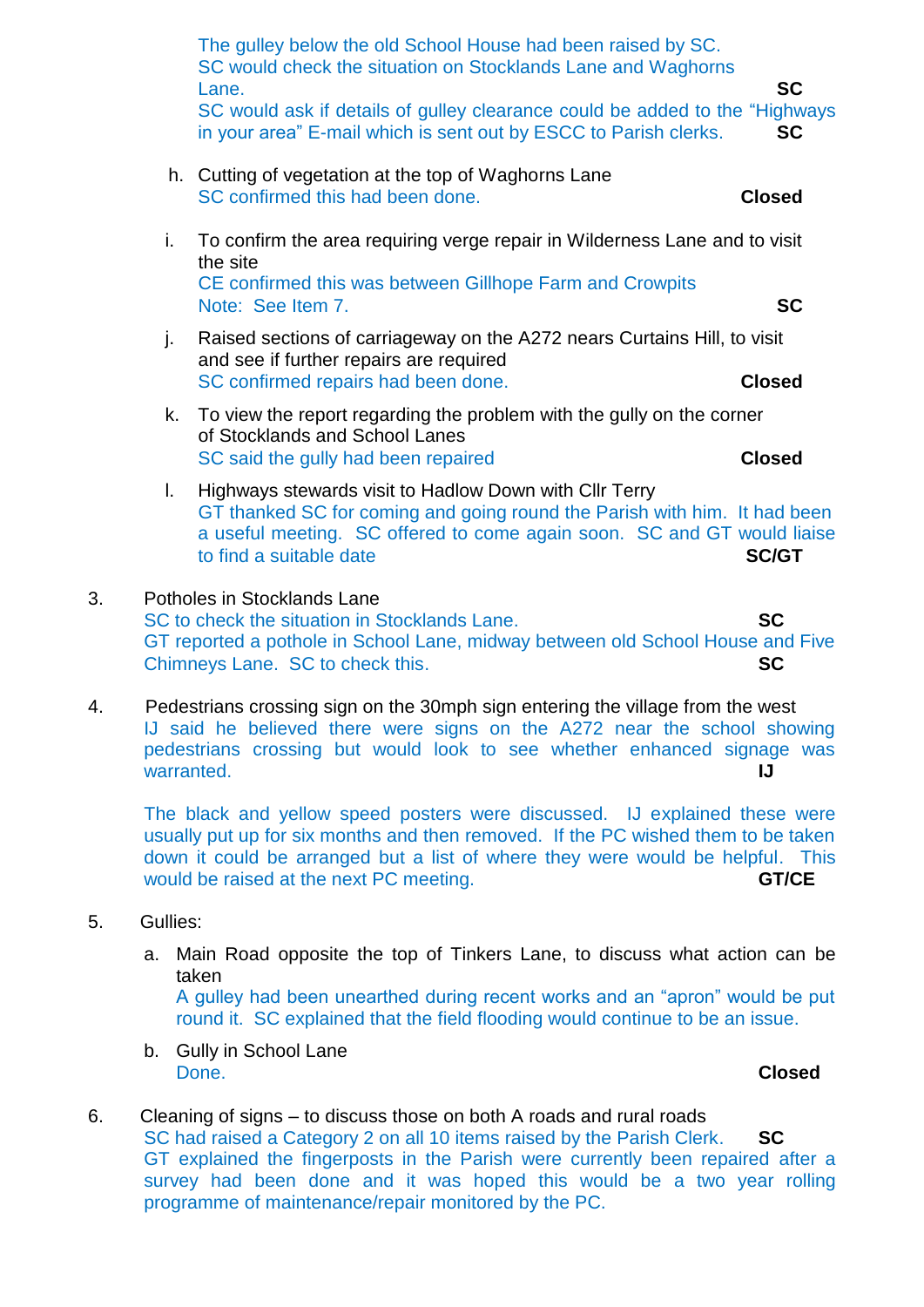- 7. Flooding by Gillhope Farm, Wilderness Lane SC there was a proposal to ditch the whole of Wilderness Lane. CE asked SC to co-ordinate with the Parish Clerk to make sure all issues were captured. **SC**
- 8. Speed reduction initiatives to discuss initiatives and confirm whether, if the Parish Council purchased an electronic LED speed sign, whether they would be allowed to install it GT outlined the various systems available. IJ suggested coordination with the Safer Road Partnership – Graeme Beattie (GB). IJ agreed to contact GB and ask him to contact the Parish Clerk. **IJ**
- 9. Road surface between Pound Green and Rosers Common have Assets Management re-ranked this. It was originally reported to Simon Marchant SC reported this section was due to be completely resurfaced over the next two years. CE said some of the potholes had been "white lined" which meant they were due for attention. There was concern this issue had "fallen" between the two parishes (Buxted and Hadlow Down) despite the interjection of RG. SC agreed to check. **SC**
- 10. Dates for outstanding items to be actioned:
	- a. Dog Kennel Lane drainage near the stream at the bottom, the grating can't cope

SC explained this was not a Highways issue as it was off Highways land i.e. was a private gully. GT agreed to look at it. **GT** 

b. Nursery Lane 2 very large potholes on the right going up the hill

These were situated at Capricorn. SC indicated these had been dealt with on 05/02. GT/CE to check. **GT/CE**

c. Riverside – damaged road surface

SC said four defects had been raised and completed. SC indicated these had been dealt with on 05/02. GT/CE to check. **GT/CE** 

- d. Blocked gully on Main Road opposite the church, ref. 416460 SC will re-attend and check the gulley. **SC**
- e. Leaning Give Way sign on Five Chimneys Lane at the junction with the A272

This had been raised by SC on 19/02 No: 91420 Cat.2. SC to raise it up the priority list. CE emphasised the importance of this junction onto the A272 where the speed limit is 60 mph. **SC** 

11. Construction and Planned Maintenance - Contact: Simon Marchant, Team Manager, 0345 6080193

| <b>Road No</b>  | <b>Location</b><br>from - to                                               | Type                | <b>Traffic</b><br><b>Management</b>  | <b>Start</b><br>date | <b>Duration</b> | <b>Finish</b><br>date |
|-----------------|----------------------------------------------------------------------------|---------------------|--------------------------------------|----------------------|-----------------|-----------------------|
| A272            | Main Road                                                                  | Drainage Works      | Way Traffic<br>$2^{\circ}$<br>Lights | 2/3/15               | 15 days         | 20/3/15               |
| C <sub>11</sub> | Hastingford Lane - Ent<br>Huggetts Furnace<br>to<br>Farm to Fordbrook Hill | Surface<br>Dressing | <b>Road Closure</b>                  | 22/5/15              | $0.25$ days     | 22/5/15               |
| A272            | Main Road                                                                  | Drainage Works      | 2 Way Traffic<br>Lights              | 30/3/15              | 28 days         | 8/5/15                |